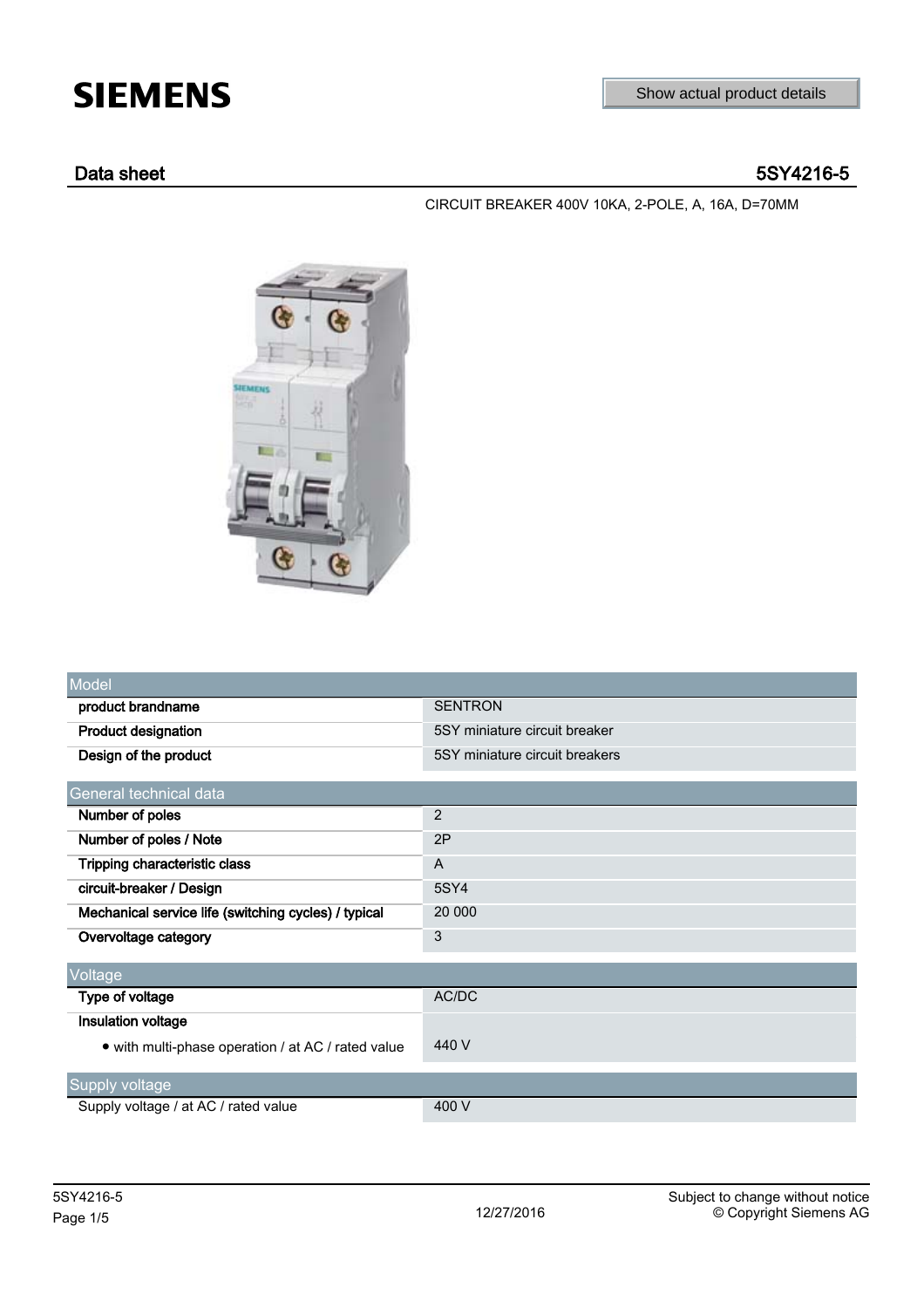| <b>Protection class</b>                              |                                 |
|------------------------------------------------------|---------------------------------|
| <b>Protection class IP</b>                           | IP20, with connected conductors |
| <b>Energy limiting class</b>                         | 3                               |
|                                                      |                                 |
| Switching capacity<br>Switching capacity current     |                                 |
|                                                      | 15 kA                           |
| • at DC / acc. to IEC 60947-2 / rated value          |                                 |
| • acc. to EN 60898 / rated value                     | 10 kA                           |
| • acc. to IEC 60947-2 / rated value                  | 20 kA                           |
| Dissipation                                          |                                 |
| Power loss [W]                                       |                                 |
| • for rated value of the current / at AC / in hot    | 2.5 W                           |
| operating state / per pole                           |                                 |
| $\bullet$ maximum                                    | 5 W                             |
| Electricity                                          |                                 |
| rated current In / IEC, DIN/VDE / at 40 Cel          | 15.2 A                          |
| Current / at AC / rated value                        | 16 A                            |
|                                                      |                                 |
| <b>Product details</b>                               |                                 |
| Product feature / Touch protection                   | Yes                             |
| <b>Product component</b>                             |                                 |
| • combined terminal top                              | Yes                             |
| • combined terminal bottom                           | Yes                             |
| <b>Product feature</b>                               |                                 |
| • Properties for main switches in accordance with    | Yes                             |
| EN 60204-1                                           |                                 |
| • halogen-free                                       | Yes                             |
| • sealable                                           | Yes                             |
| • silicon-free                                       | Yes                             |
| Product extension / can be installed / supplementary | Yes                             |
| devices                                              |                                 |
| <b>Product function</b>                              |                                 |
| Product function / neutral conductor switching       | No                              |
| Short circuit                                        |                                 |
| Breaking capacity short-circuit current (Icn)        |                                 |
| • at AC / acc. to UL 1077 and CSA C22.2 No.235       | 5 kA                            |
| • at DC / acc. to EN 60898-2                         | 10 kA                           |
|                                                      |                                 |
| <b>Number</b>                                        |                                 |
| Number of test cycles / for environmental testing /  | 6                               |
| acc. to IEC 60068-2-30                               |                                 |
| Connections                                          |                                 |
| Connectable conductor cross-section / stranded       |                                 |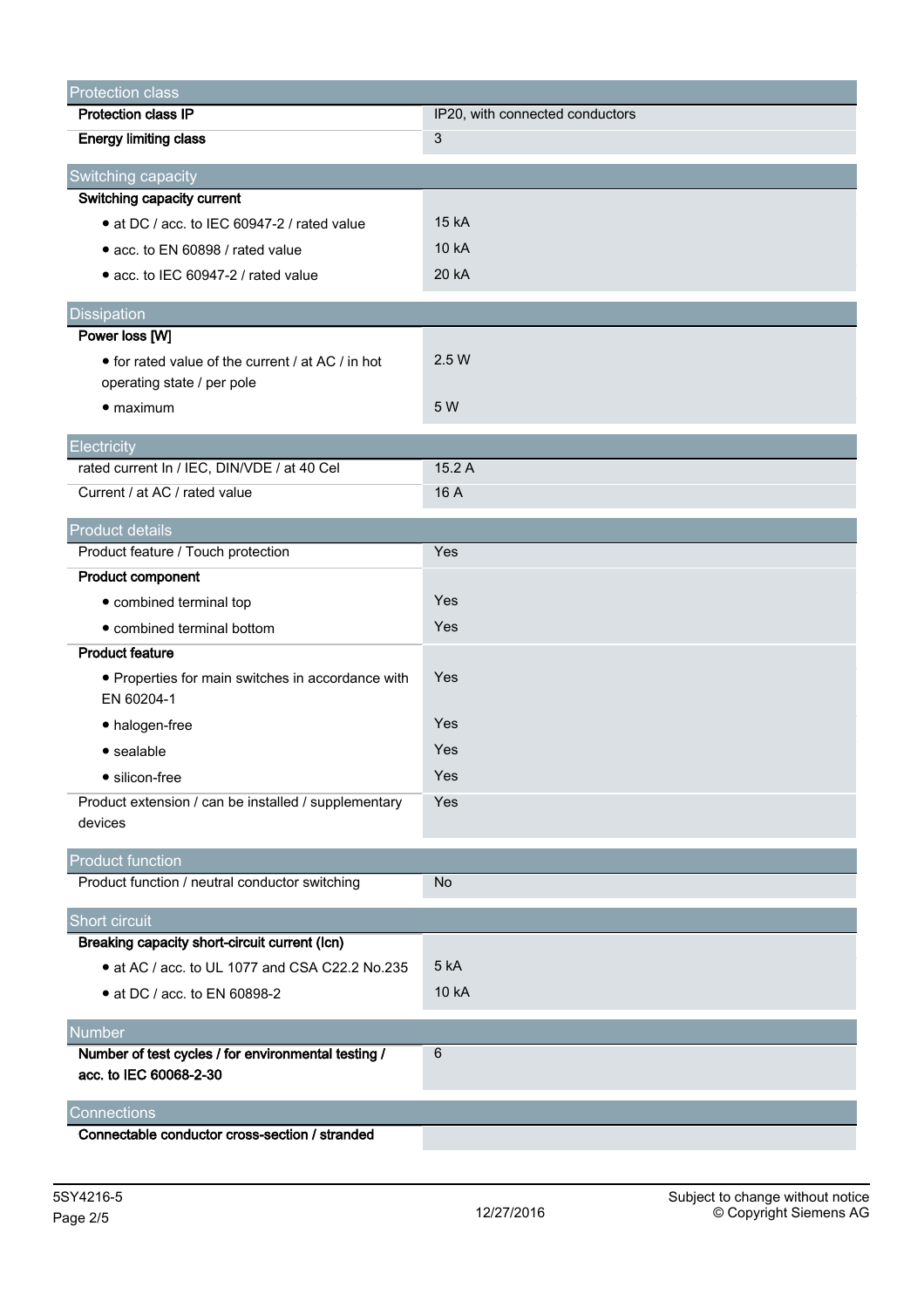| $\bullet$ minimum                                      | $0.75$ mm <sup>2</sup> |
|--------------------------------------------------------|------------------------|
| $\bullet$ maximum                                      | $35 \text{ mm}^2$      |
| Connectable conductor cross-section                    |                        |
| • solid                                                |                        |
| $-$ minimum                                            | $0.75$ mm <sup>2</sup> |
| $-$ maximum                                            | $35$ mm <sup>2</sup>   |
| • finely stranded / with core end processing           |                        |
| $-$ minimum                                            | $0.75$ mm <sup>2</sup> |
| $-$ maximum                                            | $25$ mm <sup>2</sup>   |
| AWG number / as coded connectable conductor            |                        |
| cross section                                          |                        |
| $\bullet$ minimum                                      | 14                     |
| $\bullet$ maximum                                      | $\overline{4}$         |
| Tightening torque [lbf·in] / with screw-type terminals |                        |
| $\bullet$ minimum                                      | 22 lbf·in              |
| $\bullet$ maximum                                      | $26$ lbf $\cdot$ in    |
| Tightening torque / with screw-type terminals          |                        |
| $\bullet$ minimum                                      | 2.5 N·m                |
| $\bullet$ maximum                                      | 3 N·m                  |
| Position / of power supply cord                        | Any                    |

| Mechanical Design        |                       |
|--------------------------|-----------------------|
| Height                   | 90 mm                 |
| Width                    | 36 mm                 |
| Depth                    | 76 mm                 |
| <b>Mounting position</b> | any                   |
| Installation depth       | 70 mm                 |
| Number of width units    | 2                     |
| <b>Mounting type</b>     | Quick assembly system |
| Net weight               | 330 g                 |

| <b>Environmental conditions</b>              |                                                                       |
|----------------------------------------------|-----------------------------------------------------------------------|
| Influence of the surrounding temperature     | Max. 95% humidity                                                     |
| Shock resistance / acc. to IEC 60068-2-27    | 150m/s <sup>2</sup> at 11ms half-sine                                 |
| Vibration resistance / acc. to IEC 60068-2-6 | $50 \text{m/s}^2$ at 25 to 150Hz and $60 \text{m/s}^2$ at 35Hz (4sec) |
| <b>Ambient temperature</b>                   |                                                                       |
| $\bullet$ minimum                            | $-25 °C$                                                              |
| $\bullet$ maximum                            | $55^{\circ}$ C                                                        |
| • during storage / minimum                   | -40 $^{\circ}$ C                                                      |
| • during storage / maximum                   | 75 °C                                                                 |
|                                              |                                                                       |
| <b>Certificates</b>                          |                                                                       |
| Equipment marking / acc. to DIN EN 61346-2   | F                                                                     |